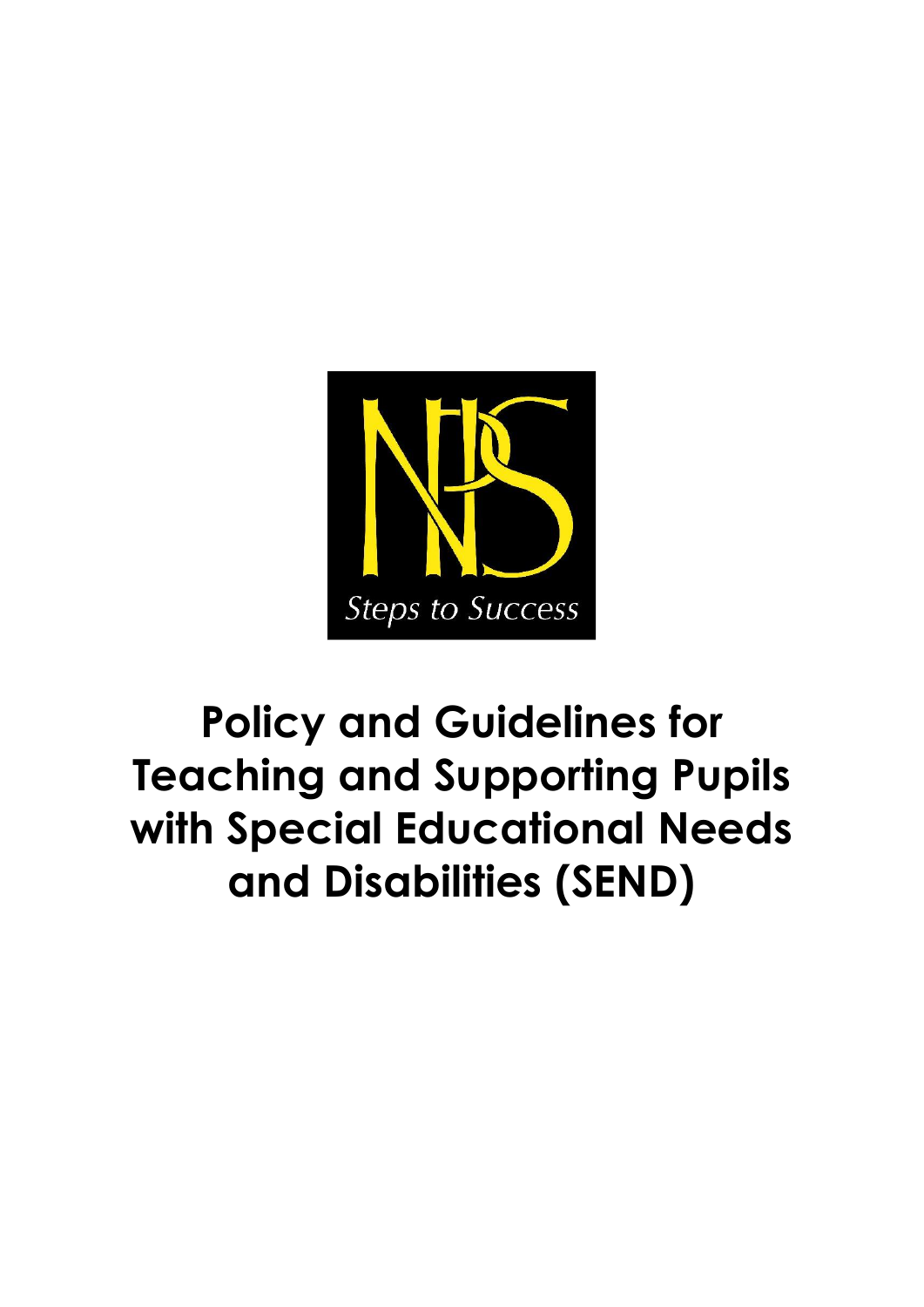

# **All staff are aware of this policy and there is a further policy specific to EYFS. This policy should be read in conjunction with the Equal Opportunities Policy.**

All children have a human right to be educated alongside their peers. At NPS, we are fully committed to meeting the needs of those children with Special Educational Needs and NPS has due regard to the SEND and disability Code of Practice 2015 (providing guidance on Part 3 of the Children and Families Act 2014 and associated regulations), The Special Educational Needs and Disabilities Regulations 2014 and the Equality Act 2010.

#### **Definition of Special Educational Needs and Disabilities**

NPS follows the Special Educational Needs Code of Practice 2015 definition: 'A child or young person has SEND if they have a learning difficulty or disability which calls for special educational provision to be made for him or her.'

A child of compulsory school age or a young person has a learning difficulty or disability if he or she:

- has a significantly greater difficulty in learning than the majority of others of the same age; or
- has a disability which prevents or hinders them from making use of facilities of a kind generally provided for others of the same age in mainstream schools.

Children should not be regarded as having a learning difficulty solely because the language or form of language of their home is different from the language in which they are taught.

Special educational provision is educational or training provision that is additional to or different from that made generally for other children or young people of the same age by mainstream schools.

# **Principles**

At NPS, we believe that all children are entitled to an appropriate education that promotes high standards and the fulfillment of potential. This should enable children to:

- Achieve their best
- Become confident individuals living fulfilling lives, and
- Make a successful transition into adulthood.

In providing for those children defined as having Special Educational Needs and Disabilities (SEND) we seek to:

• Use our best endeavours to make sure that a child with SEND gets the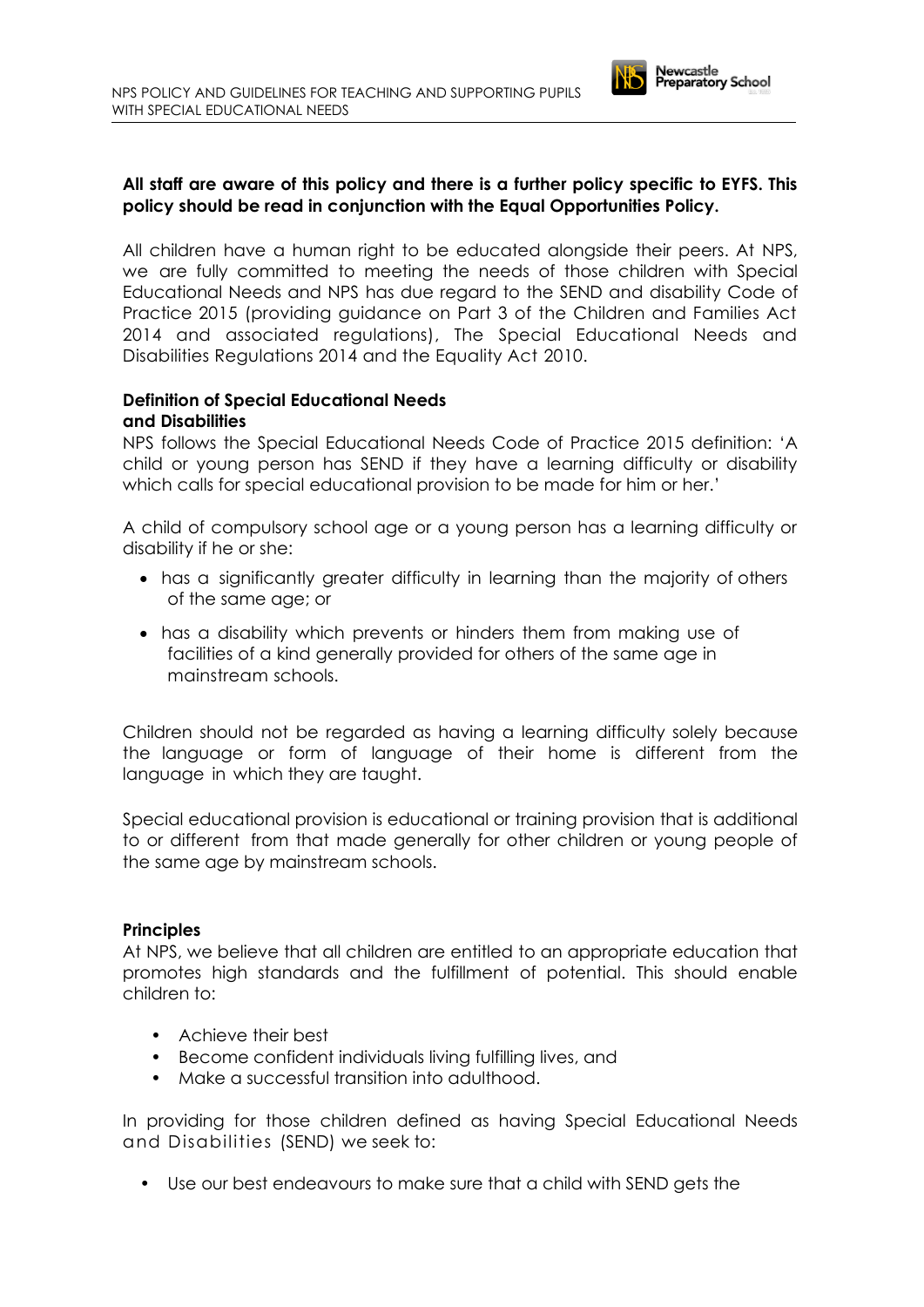

support they need

- Ensure that all children are valued equally
- Ensure that all children make progress
- Work in close partnership with parents and children
- Ensure that Special Educational Needs are identified and assessed as early as possible
- Ensure children's needs are met as soon as is practicable
- Ensure that aspirations are high and outcomes are improved
- Ensure that all children have access to a relevant, broad and balanced curriculum with deliberately ambitious personal targets set
- Work proactively with professionals, including Social Services, psychologists and medical services, in identifying, assessing and meeting Special Educational Needs
- Maintain and develop a range of expertise within the school
- Monitor, review and evaluate policy and provision on a regular and systematic basis.

#### **Partnerships**

At NPS, we believe that to provide for children with SEND, requires strong partnership between all those involved – advisory bodies, parents, children, staff and other professionals. We aim to maintain a close co-operation between education, health and social care. We realise the importance of a clear understanding of roles and responsibilities, including clarity of information and good communication. We believe both children and parents should be involved in decision making at individual and strategic levels.

#### **Partnerships with Parents**

At NPS, we value and accept the positive role and contribution parents can make. We make every effort to work in full co-operation with parents, recognising and respecting their roles and responsibilities. Parents are encouraged to work with the school and other professionals to ensure that their child's needs are identified properly and met as early as possible. In order that parents play an active part in their child's development, the school endeavours to provide relevant information so they can reinforce learning in the home.

At NPS, we endeavour to support parents so that they are able to:

- Recognise and fulfill their responsibilities as parents and play an active and valued role in their child's education
- Have knowledge of their child's entitlement within the SEND Framework and receive an annual report of their progress
- Understand procedures and documentation
- Make their views known about how their child is educated
- Have access to information, advice and support during assessment and any related decision-making process about special educational provision.

The school informs parents when special needs are first identified and will keep parents informed of any changes, encouraging them to participate from the outset and throughout their child's time at the school.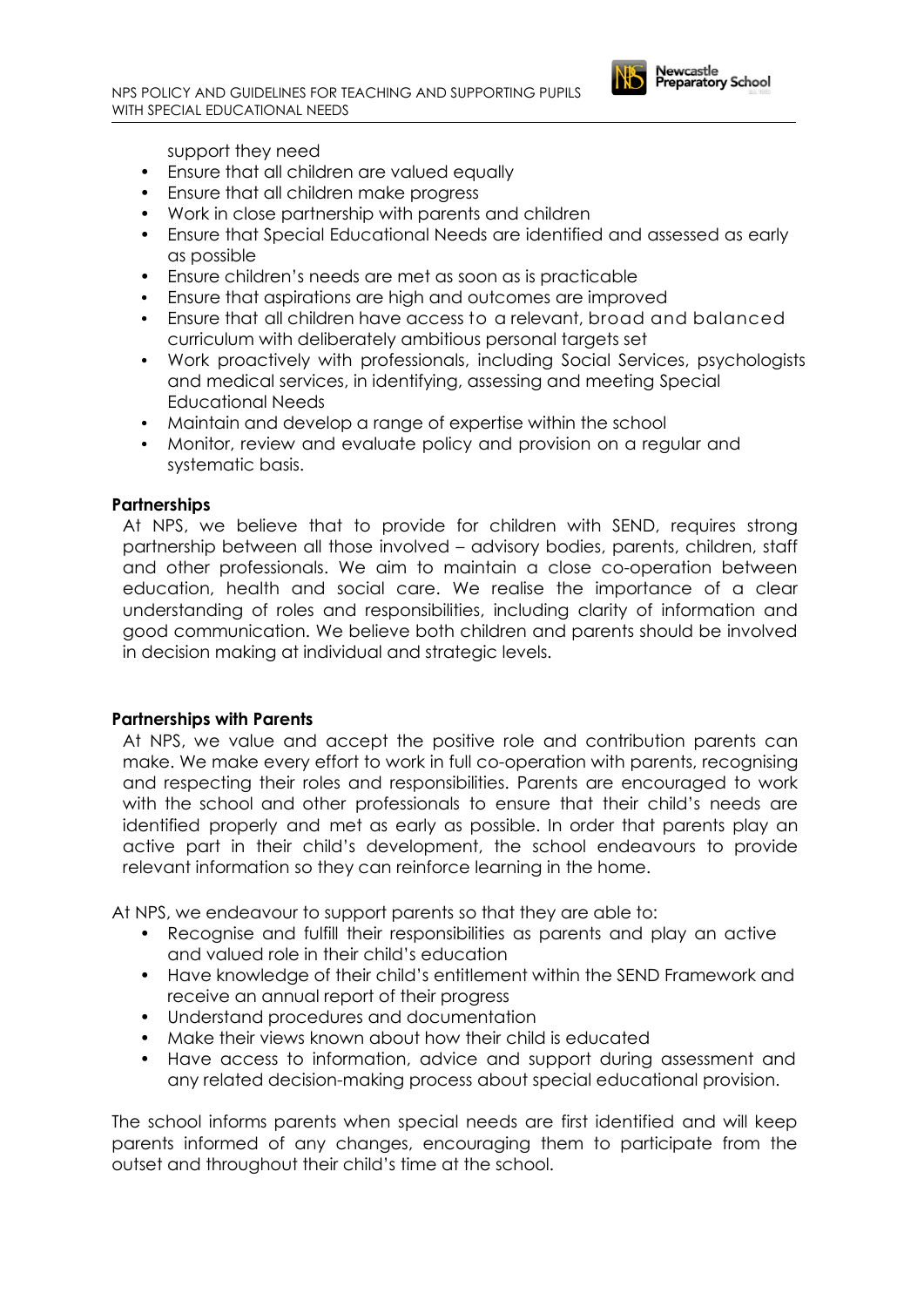

# **Equal Opportunities**

NPS is committed to equal opportunities in education and will not unlawfully discriminate against, or treat less favourably, any pupil at, or applicant to, its schools on the grounds of race, disability, sexual orientation, religion or belief (or lack thereof), gender reassignment, sexual orientation, or pregnancy or maternity characteristics). The school will also not discriminate against, or treat less favourably, any pupil at, or applicant to, its schools because they are perceived to have one of the protected characteristics or are associated with someone who has a protected characteristic.

#### **Roles and Responsibilities**

Provision for pupils with SEND is a matter for the school as a whole. In addition to the Governing Body, Head Teacher and SENCO, all members of staff have important responsibilities.

# **The Governing Body**

The Governing Body, with the Head Teacher and staff at NPS, has agreed this policy and the procedures for meeting the needs of those children with Special Educational Needs, with or without a Statement. A member of the governing body has specific oversight of the school's arrangements for SEND and disability.

#### **Head Teacher**

The Head Teacher has responsibility for the day-to–day management of all aspects of the school's work, including provision for children with SEND. The Head Teacher will keep the Governing Body fully informed on Send issues. The Head Teacher will work closely with the SENCO.

# **SENCO**

The SENCO, with the Head Teacher, plays a key role in determining the strategic development of the SEND Policy and provision in the school in order to raise the achievement of children with SEND. The SENCO will regularly review how expertise and resources used to address SEND can be used to build the quality of wholeschool provision.

The SENCO takes day-to-day responsibility for the operation of the SEND policy and co-ordinates the provision for individual children, working closely with staff, parents and other professionals. The SENCO provides relevant professional guidance to colleagues with the aim of securing high-quality teaching for children with SEND.

Through analysis and assessment of children's needs, and by monitoring the quality of teaching and standards of children's achievements and setting targets, the SENCO develops effective ways of overcoming barriers to learning and sustaining effective teaching.

The SENCO collaborates with Curriculum Leaders so that the learning for all children is given equal priority. At NPS the principle responsibilities for the SENCO include: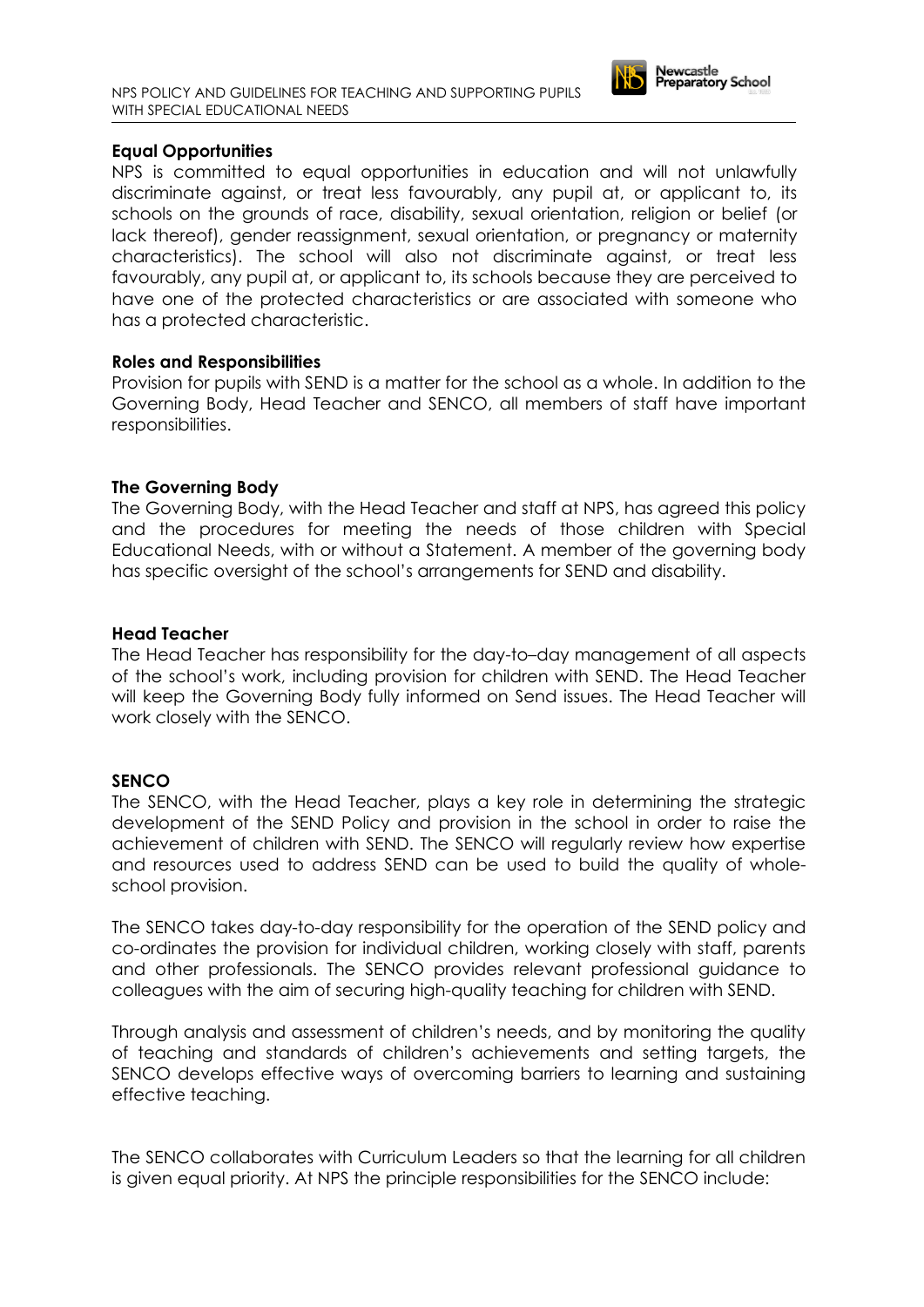

- Coordinating provision for children with SEND
- Overseeing the records of all children with Special Educational Needs
- Advising on the graduated approach to providing SEND support
- Liaising with parents and teachers of children with SEND
- Contributing to the professional development of staff
- Liaising with external professionals including Educational Psychologists, health and social care professionals and Physiotherapists.
- Acting as a key point of contact with external agencies, especially the local authority and its support services
- Liaising with next providers to ensure a smooth transition
- Ensuring that the school's records are kept up to date
- Working with the Head Teacher and governors to ensure the school meets its responsibilities under the Equality Act (2010) with regard to reasonable adjustments and access arrangements.

At NPS we acknowledge the importance of this role and the time required for managing Special Educational Needs.

#### **All Teaching and Non-Teaching Staff**

All staff should be involved in the development of the school's SEND policy and be fully aware of the procedures for identifying, assessing and making provision for children with SEND.

Class teachers are fully involved in providing for the needs of the children in their care, in writing IEPs and collecting additional information for the SENCO and other professionals.

Class teachers are responsible for setting suitable learning challenges, providing high quality teaching, responding to children's diverse needs, for overcoming potential barriers to learning and for monitoring progress.

#### **Early Identification**

At NPS, we believe that children are entitled to have their needs identified, assessed and addressed at the earliest possible stage. We understand the importance of how identifying needs at the earliest point and then making effective provision improves long-term outcomes for the child. If we are aware that a child has Special Educational Needs before they enter school, every effort will be made to liaise with the previous educational setting, other professionals and the parents to enable the school to develop an IEP and provide additional support if necessary and practicable. If possible, the SENCo will go and see the child in their current setting, or complete an informal observation with them, prior to them starting NPS.

If a child is identified as having a Special Educational Need after assessment, the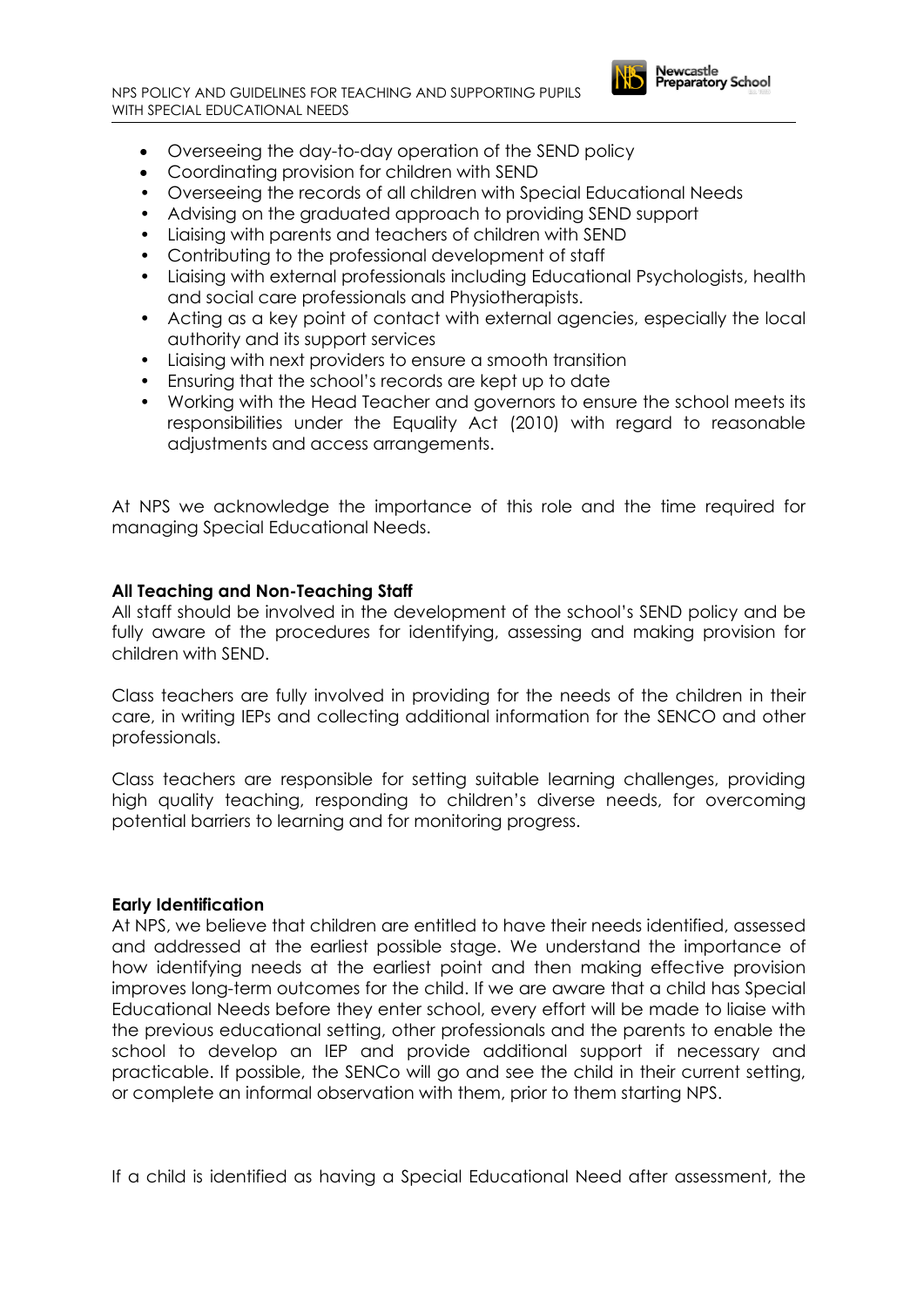

- Use information from the child's previous educational experience to provide starting points for the development of an appropriate Curriculum for the child.
- Identify and focus attention on the child's skills and highlight areas for early action to support the child within the class.
- Use Curriculum and Assessment processes to allow the child to show what they know, understand and can do, as well as to identify any learning difficulties.
- Ensure that ongoing observation and assessment provide regular feedback to teachers and parents about the child's achievements and experiences an involve parents in developing and implementing a joint approach at home and in school.
- NPS is open and responsive to expressions of concern by parents, and takes account of any information that parents provide about the child.

# **Record Keeping**

At NPS, we acknowledge the importance of keeping records to meet the needs of individual children. The following procedures are followed:

- Class teachers have responsibility for keeping records of concerns, intervention and progress in the class.
- The SENCO is responsible for ensuring that comprehensive records are kept properly and available as needed. Records form part of regular discussions with parents about the child's progress, expected outcomes from the support and planned next steps.
- NPS has chosen to continue using our agreed style for IEPs as a method of record keeping. Details are provided of additional or different provision made under SEND support and these records are used to monitor the progress and development of these pupils.
- On transfer to another educational establishment, the school provides full records to the receiving school. Such records include all the information held by the SENCO, including IEPs (where appropriate).
- Copies should be kept in the school for future reference.

# **Monitoring Children's Progress**

At NPS, the progress of all children is monitored throughout the school by the Senior Leadership Team and class teachers, who keeps records and provide differentiated work, if appropriate. The child's parents should be kept informed of the teacher's concerns and be encouraged to contribute their knowledge and understanding of the child and raise any concerns they may have. Parents will receive an annual report detailing their child's progress, and in addition will be communicated with regularly to discuss clear outcomes for their child.

# **Progress**

Class and subject teachers, supported by the Senior Leadership Team, will make regular assessments of progress for all pupils. These will seek to identify pupils making less than expected progress given their age and individual circumstances. This can be characterised by progress which: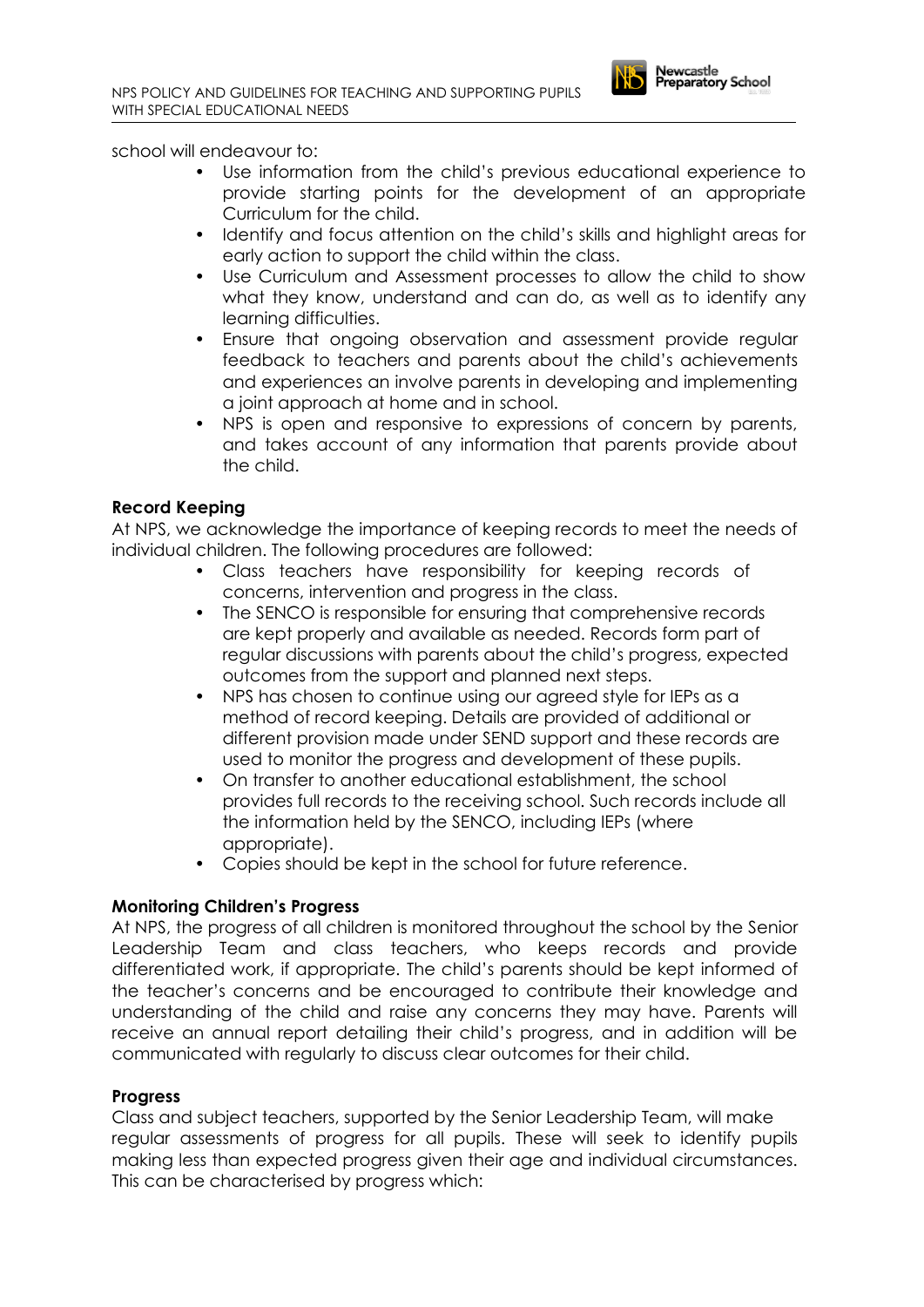

- Is significantly slower than that of their peers starting from the same baseline
- Fails to match or better the child's previous rate of progress
- Fails to close the attainment gap between the child and their peers
- Widens the attainment gap.

The first response to such progress is quality first teaching targeted at the pupil's areas of weakness. Where progress continues to be less than expected the class or subject teacher, working with the SENCO, will assess whether the child has SEND or needs to be placed on a raising achievement plan. While informally gathering evidence, the school will not delay in putting in place extra teaching or other rigorous interventions designed to secure better progress where required.

All teachers are encouraged to be alert to emerging difficulties and respond early. Both parents and children are listened to by all professionals. If a child fails to make progress, despite being placed on a raising achievement plan and being given additional support, the school will consider, along with the child and their parents, carrying out further assessments and moving them on to an Individual Education Plan.

At NPS the **Special Educational Needs and Disabilities Code of Practice** is followed and a graduated approach to identifying and supporting pupils is taken.

A four step, graduated approach will be taken as follows.

#### **1. Assess**

A clear analysis of the pupil's needs, drawing on the teacher's assessment and experience of the pupil and their previous progress and attainment will be taken. The views of parents and the child will also be recorded and compared, as well as those of any appropriate external agencies.

#### **2. Plan**

If it is decided a child will receive SEND support, the parents will be notified. All teachers and the SENCO will agree interventions and support in communication with parents. Clear outcomes with high aspirations will be identified.

# **3. Do**

The class teacher is responsible for working with the child on a daily basis, working closely with teaching assistants to support agreed targets. The SENCO will provide additional support in identifying the child's strengths and weaknesses.

# **4. Review**

The effectiveness of support and interventions and their impact on the pupil's progress will be reviewed according to the agreed time frame. The impact and quality of support and interventions will be evaluated, along with the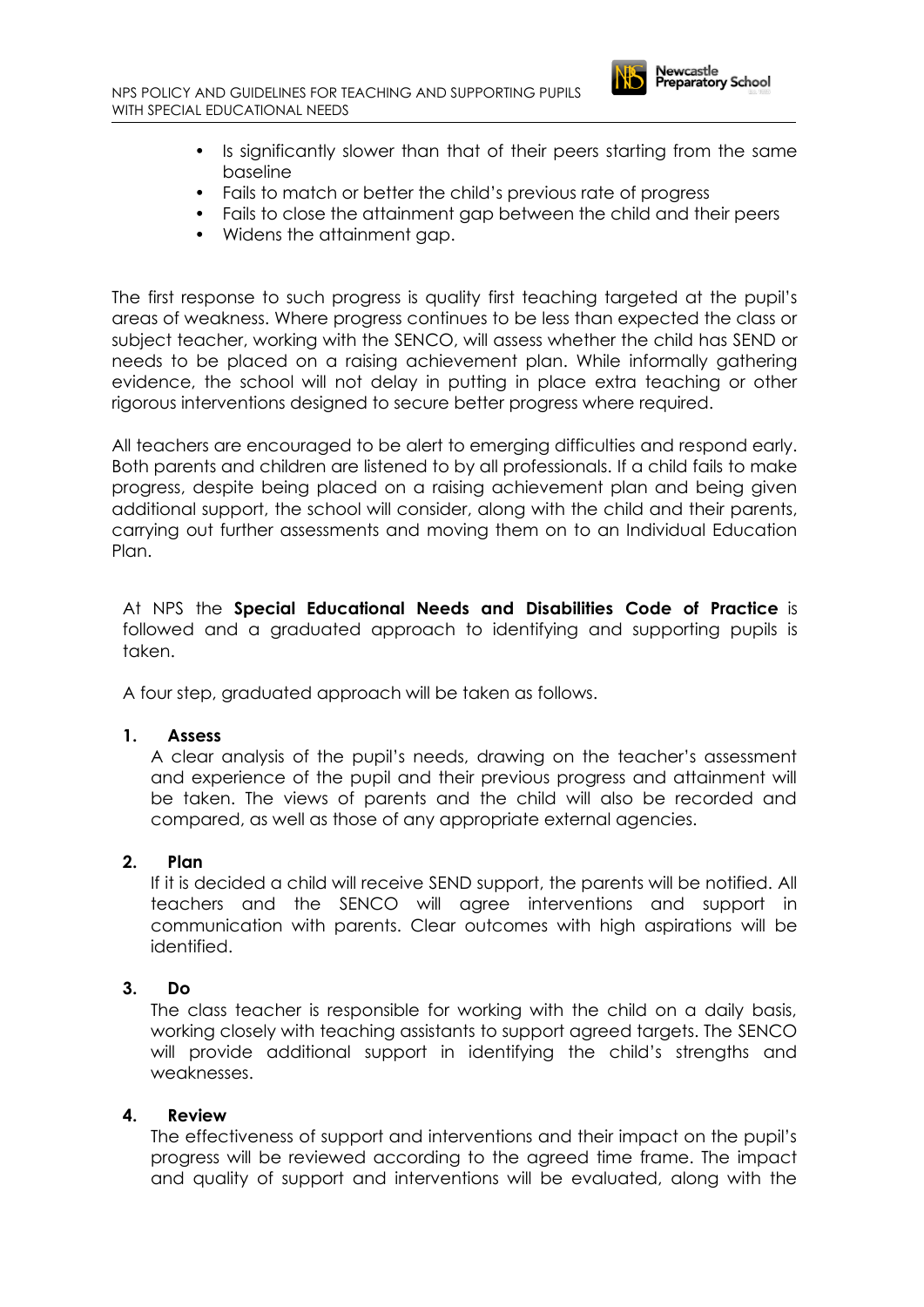

views of the pupil and their parents. The teacher and SENCO will then amend support based on these discussions.

#### **Individual Education Plan**

The school uses Provision Map as a template for writing and reviewing IEP's. It is the responsibility of the child's class teacher to work alongside the SENCO to draw up and review the IEP, which NPS chooses to use as a method of record keeping and planning. Parents are given login details to enable them to access their child's IEP, comment on their plan and support the development of their child's next steps.

Strategies employed to enable the child to make progress should include information about the short-term targets set for or by the child, the teaching strategies to be used, the provision to be put in place, the review date, success and outcomes (recorded at the termly review).

The IEP should record only what is different from, or additional to, the differentiated curriculum. It should focus on three or four targets that match the child's needs.

Four broad areas give an overview of the range of needs that should be planned for; in order to assess what action the school needs to take. Children's needs may fall across more than one of these categories. These are:

- 1. Communication and interaction (for example, autism)
- 2. Cognition and learning (for example, dyslexia)
- 3. Social, emotional and mental health difficulties (for example, depression)
- 4. Sensory and/or physical needs (for example, hearing impairment).

# **Pupil Passports**

Pupil Passports are created by all pupils on the SEND register. They allow children to be heard regarding their SEND needs. At NPS, our Pupil Passports are child centered and are completed with the child, to outline their key strengths, needs and the strategies and key adjustments to teaching they feel, are needed every day. Pupil Passports also enable teachers to have a meaningful discussion around learning with their SEND pupils, involving them positively in the decision- making process and allow them to effectively discuss approaches to aid their engagement and wellbeing in the classroom environment.

#### **IEP Review**

IEPs should be reviewed at the end of each term, though certain children might benefit from more frequent reviews. Parents are invited to regular parents meetings to review their child's IEP and contribute towards their next steps. Where possible, the child should also take part in the review process and be involved in